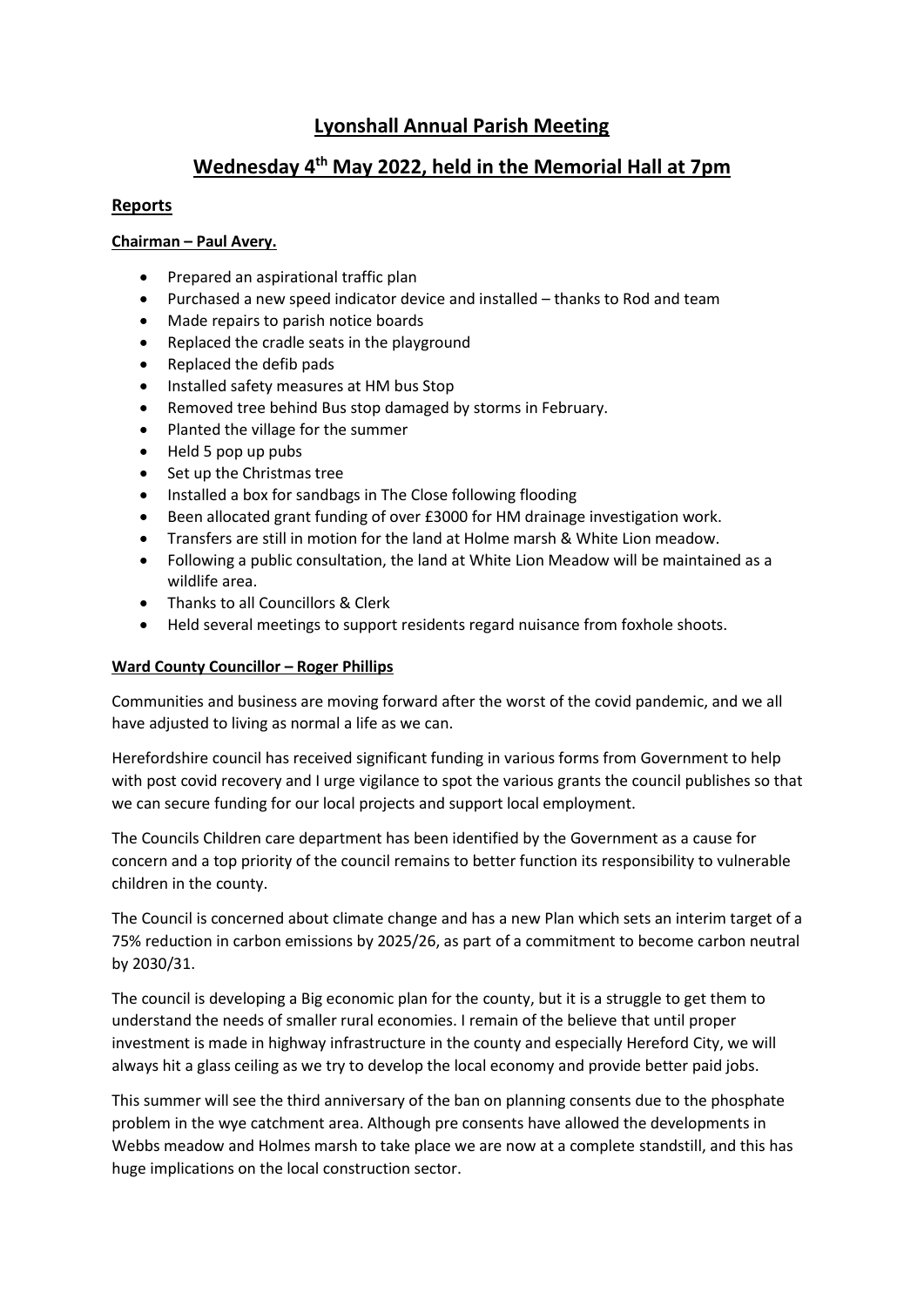The council seem to have progressed a solution to the problem with a reedbed solution at public sewerage plants which will allow development to begin again. Final details have yet to be confirmed but it will require applicants to purchase phosphate credits from the council. Hopefully HC and Natural England will also allow similar schemes to be privately developed also.

The Core strategy is being reviewed by HC and a number of consultations are coming out within a tight timetable. I have some concerns about emerging options to significantly limit housing growth in rural areas – rural sustainability requires housing in the future particularly for economically active and maturing population. I urge residents to take part in these consultations.

Locally I remain committed to support the re-opening of the Royal George and will work with the owner, the council and agencies to ensure clear communications and understanding on all sides to achieve this.

Herefordshire`s 2,000 miles of highways remain a challenge to maintain- not helped by a lack of prioritisation by the local authority – with only Isle of Wight spending less on highways. This year we benefited with a mild winter which resulted in a low an impact on our highways, however, issues of potholes and drainage remain concerns. Late last summer Spond Lane was closed with the bridge at Offa`s dyke requiring repair. I maintained the pressure to get this work done as soon as possible and was grateful to see it re- opened before Christmas. My thanks to our man on the spot Chris Auger for keeping an eye on matters. The repair has resulted in a raised hump, and we await appropriate signage.

I arranged a meeting between the Parish council and a senior HC highway officer to look at potential schemes in the village to improve safety and reduce speeds.

I reported again annually the October traffic figures from the grey box at the curl bridge. I had these installed in 2005 and they record the time, type and speed of all vehicles travelling on the main road every day. The detailed figures were shared with the Parish Council.

|                  | 2016 | 2017 | 2018 | 2019 | 2020 | 2021 |
|------------------|------|------|------|------|------|------|
| Shobdon          | 4643 | 4602 | 4639 | 4380 | 4148 | 4320 |
| Lyonshall        | 2393 | 2271 | 2149 | 2472 | 2306 | 2248 |
| <b>Eardisley</b> | 4394 | 4222 | 4643 | 4434 | 4119 | 4415 |
| Pembridge        | 2699 | 2851 | 2830 | 2824 | 2827 | 2647 |

**Total average daily number of vehicles ( Monday- Sunday) through the villages in Octobers from 2016 to 2021.**

In September our Balfour steward Lara Edwards (she grew up in Lyonshall) resigned which was great loss to the clerk and me, however we have Paul Hunter as our new Steward.

Throughout the year I have regularly attended meetings of the Parish Council; numerous local events and activities and dealt with many resident individual concerns. I produce a monthly email update to all email contacts in my ward and I send out a couple of supplements per year to all households via the parish messenger.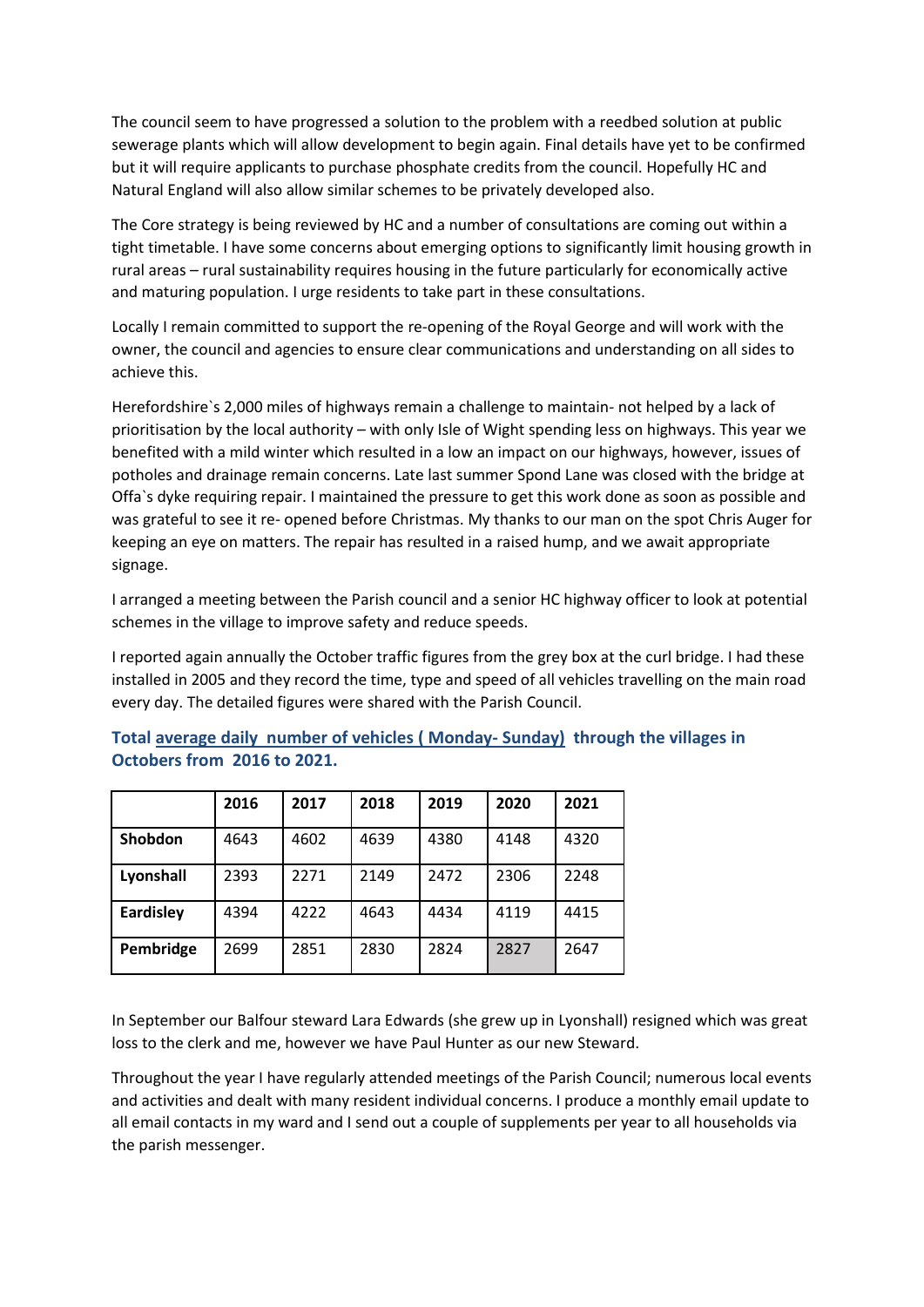I would place on record my thanks to the Parish councillors, the clerk and Chairman for their support to me and the work and care they undertake for their community. These are challenging times for our world, nation, county and parish but working together we can have a positive impact on our local community.

#### **Police Representative – Dean Wall**

No report from the local policing team

## **Footpaths Officer – Kate Lomax**

The Parish Footpath contractor has only made minor repairs this year and no new gates have installed. Letters have been sent to several farmers to arrange clearance of crops and make repairs to stiles & gates.

The Footpath Working Group has continued to do minor clearing of footpaths on their walks installing way markers and clearing vegetation, which has been very much appreciated. The Group has recently started regular walks of our footpaths for the 2022 season.

## **Lyonshall Mums & Tots group -Tanya Gouldby**

Tots group has continued to thrive following the lifting of covid-19 restrictions and the added benefit of the hall renovations. We now have a lovely group of mums returning each week, provide refreshments and snack time for the children and have invested in some new/replacement toys and craft resources.

We plan to break for the summer holidays with the last group being held on Thursday 21st July. Following this myself and Lucie Hill who currently run the group will not be returning to Tots as both our children will be starting school in September.

It is our hope that a few of the regular mums will take the reins and continue the group, however, there has been no commitment made so far.

#### **Lyonshall Memorial Hall – Chairman Kathy Thompson**

The Memorial has seen a slow and steady return to normality over the past year. Initially forced to lock down once again for the first half of 2021, by September, we saw the tentative return of all regular Hall user groups.

Although the compulsory closure impacted on our financial status once again, we were fortunate to be supported by an additional grant from Herefordshire Council for loss of business.

Gradually confidence is returning, and the Hall is being well utilised once again. Upholstery class, Bridge Club, Pilates, and Mums and Tots are all operational again on a weekly basis. The monthly Village Coffee Morning is well supported, and a new monthly Gardening Club has been enthusiastically welcomed.

Parish Council meetings have returned, and the Pop-up-Pub events are more frequent to provide much needed opportunities for social gatherings.

The more attractive refurbished Hall is now being used more regularly for family parties and funeral teas. The Hall is also enjoying free Wi-Fi for one year with Gigaclear.